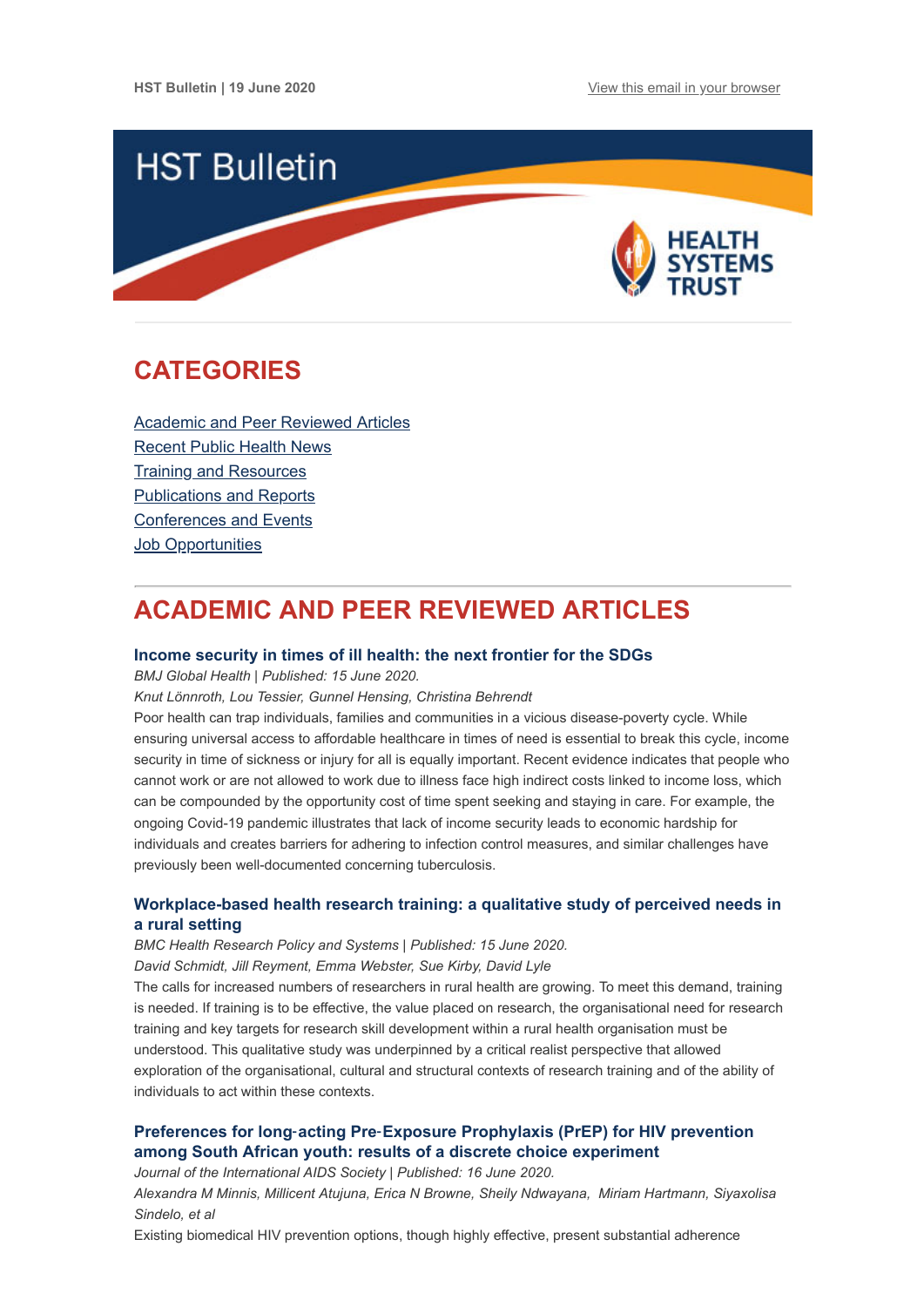challenges. End‐user input on early‐stage design of new HIV prevention approaches is critical to yielding products that achieve high uptake and adherence. The iPrevent Study examined youths' preferences for key attributes of long‐acting Pre‐Exposure Prophylaxis (PrEP), with a focus on characteristics pertinent to product delivery alongside key modifiable product attributes.

## **[Religion, faith, and spirituality influences on HIV prevention activities: A scoping](https://journals.plos.org/plosone/article?id=10.1371/journal.pone.0234720) review**

#### *PlosOne | Published: 16 June 2020.*

*Vivian Vigliotti, Tamara Taggart, Mahaya Walker, Sasmita Kusmastuti, Yusuf Ransome* Strategies to increase uptake of next-generation biomedical prevention technologies (e.g., long-acting injectable pre-exposure prophylaxis (PrEP)) can benefit from understanding associations between religion, faith, and spirituality (RFS) and current primary HIV prevention activities (e.g., condoms and oral PrEP) along with the mechanisms which underlie these associations.

[The authors] searched PubMed, Embase, Academic Search Premier, Web of Science, and Sociological Abstracts for empirical articles that investigated and quantified relationships between RFS and primary HIV prevention activities outlined by the United States (U.S.) Department of Health and Human Services: condom use, HIV and STI testing, number of sexual partners, injection drug use treatment, medical male circumcision, and PrEP.

### **[Impact of routine birth early infant diagnosis on neonatal HIV treatment cascade in](https://sajhivmed.org.za/index.php/hivmed/article/view/1084/1828) eThekwini district, South Africa**

*Southern African Journal of HIV Medicine | Published: 2 June 2020. Vidya Kalawan, Kevindra Naidoo, Moherndran Archary*

Early infant diagnosis (EID) of human immunodeficiency virus (HIV) and early initiation of antiretroviral therapy (ART) in HIV-infected infants can reduce the risk of mortality and improve clinical outcomes. Infant testing guidelines in KwaZulu-Natal, South Africa, changed from targeted birth EID (T-EID) only in highrisk infants to a routine birth EID (R-EID) testing strategy in 2015. [ The objective of this study was] to describe the impact of the implementation of R-EID on the infant treatment cascade. A retrospective analysis of a facility-based clinical database for the eThekwini district and the National Health Laboratory Services (NHLS) was conducted. All data on neonates (< 4 weeks of age) diagnosed with HIV between January 2013 and December 2017 (T-EID [2013–2015] and R-EID [2016–2017]) were extracted including follow-up until 1 year post-diagnosis**.**

### **[Surgical care at rural district hospitals in low- and middle-income countries: an](https://www.rrh.org.au/journal/article/5920) essential component of universal health coverage**

*Rural and Remote Health | Published: 14 June 2020.*

*Kathryn M Chu, Priyanka Naidu, Hans J Hendriks, Jennifer Nash, Francois J Coetzee,*

#### *Martene Esteves, et al*

Surgical care has long been considered too exclusive and uneconomical to be a public health priority, despite one third of the total global burden of disease being attributed to surgical conditions. Furthermore, five billion people worldwide do not have access to safe and timely surgical care, the majority of whom live in low- and middle-income countries (LMICs) including sub-Saharan Africa.

The Lancet Commission on Global Surgery has highlighted surgical care as an important component of universal health coverage, urging the world to make surgical, anaesthetic and obstetric services a priority on the global health agenda.

## **[Emerging Opportunities Provided by Technology to Advance Research in Child](https://journals.sagepub.com/doi/10.1177/2333794X20917570) Health Globally**

#### *Global Pediatric Health | Published: 17 May 2020.*

### *Alastair van Heerden, Jukka Leppanen, Mary Jane Rotheram-Borus, Carol M Worthman, Brandon A Kohrt, Sarah Skeen, et al*

Current approaches to longitudinal assessment of children's developmental and psychological well-being, as mandated in the United Nations Sustainable Development Goals, are expensive and time consuming. Substantive understanding of global progress toward these goals will require a suite of new robust, costeffective research tools designed to assess key developmental processes in diverse settings. While first steps have been taken toward this end through efforts such as the National Institutes of Health's Toolbox, experience-near approaches including naturalistic observation have remained too costly and time consuming to scale to the population level. This perspective presents 4 emerging technologies with high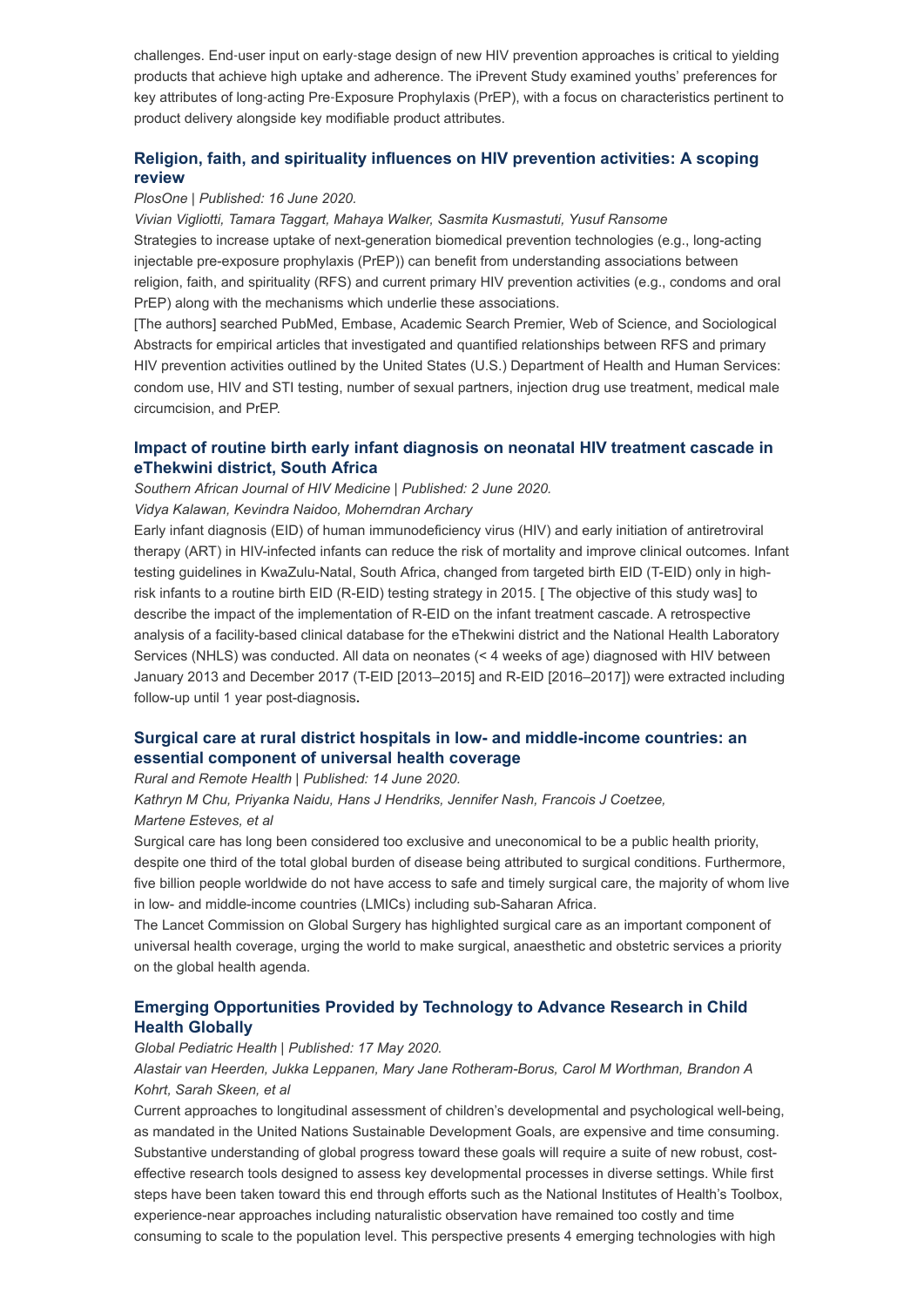potential for advancing the field of child health and development research, namely (1) affective computing, (2) ubiquitous computing, (3) eye tracking, and (4) machine learning. By drawing attention of scientists, policy makers, investors/funders, and the media to the applications and potential risks of these emerging opportunities, we hope to inspire a fresh wave of innovation and new solutions to the global challenges faced by children and their families.

#### **[\(Return to Top\)](#page-0-1)**

# <span id="page-2-0"></span>**RECENT PUBLIC HEALTH NEWS**

### **[New PrEP injection testament to HIV research and community partnership](https://health-e.org.za/2020/06/12/op-ed-new-prep-injection-testament-to-hiv-research-and-community-partnership/)**

*Health-e News | 12 June 2020.*

With the development of a new delivery form of PrEP, HIV advocacy and research communities bolster itself after the HVTN 702 clinical trial's premature ending, writes Ntando Yola.

## **[Lockdown impacts HIV prevention programme for adolescent girls and young](https://www.spotlightnsp.co.za/2020/06/17/lockdown-impacts-hiv-prevention-programme-for-adolescent-girls-and-young-women/) women**

*Spotlight NSP | 17 June 2020.*

Under level 5 and 4 of South Africa's COVID-19 lockdown regulations adolescent girls and young women (AGYW) aged 14 to 24 years could not meet face-to-face in specially created safe spaces with counsellors, as part of a combination HIV intervention programme.

#### **[The need for a coordinated international pandemic response](https://www.who.int/bulletin/volumes/98/6/20-020620/en/)**

*Bulletin of the World Health Organization | June 2020.*

The COVID-19 pandemic has drawn attention to the international agreement governing responses to public health emergencies, with some experts calling for its revision. Lynn Eaton and Gary Humphreys report.

## **[Coronavirus breakthrough: dexamethasone is first drug shown to save lives](https://www.nature.com/articles/d41586-020-01824-5)**

*Nature | 16 June 2020.*

In a large trial, a cheap and widely available steroid cut deaths by one-third among patients critically ill with COVID-19.

## **[Health ministry changes stance on use of dexamethasone for treating Covid-19](https://www.iol.co.za/news/south-africa/health-ministry-changes-stance-on-use-of-dexamethasone-for-treating-covid-19-49476697)**

*IOL | 17 June 2020.*

The Covid-19 sub-committee of the National Essential Medicines List Committee is updating its recommendations on the use of corticosteroids in the treatment of Covid-19, the Health Ministry says, in light of the initial clinical trial results on the use of dexamethasone.

## **[Coronavirus vaccine trial by Imperial College London begins](https://www.theguardian.com/world/2020/jun/16/coronavirus-vaccine-trial-by-imperial-college-london-begins)**

*The Guardian | 16 June 2020.* 

Professor says early vaccines may not stop virus being contracted but prevent recipients developing severe Covid-19 illness. Researchers at Imperial College London will this week begin clinical trials of a possible coronavirus vaccine in 300 people.

## **['I was scared of hypertension at 25'](https://health-e.org.za/2020/06/17/i-was-scared-of-hypertension-at-25/)**

#### *Health-e News | 17 June 2020.*

Although in some communities' hypertension is associated with the elderly, young people do silently suffer from this chronic illness. "In rural areas, most people don't believe it when someone my age says they have hypertension. That's why, for all these years, I have silently lived with hypertension and only my family knows that I have it," says Khodani Mpilo.

#### **[\(Return to Top\)](#page-0-1)**

# <span id="page-2-1"></span>**TRAINING AND RESOURCES**

**[Webinar - Health System Global Medicines in Health Systems](https://bostonu.zoom.us/meeting/register/tJUsde6rrzkrEtLZWuxKxzVdF52D9XQyyqtq)**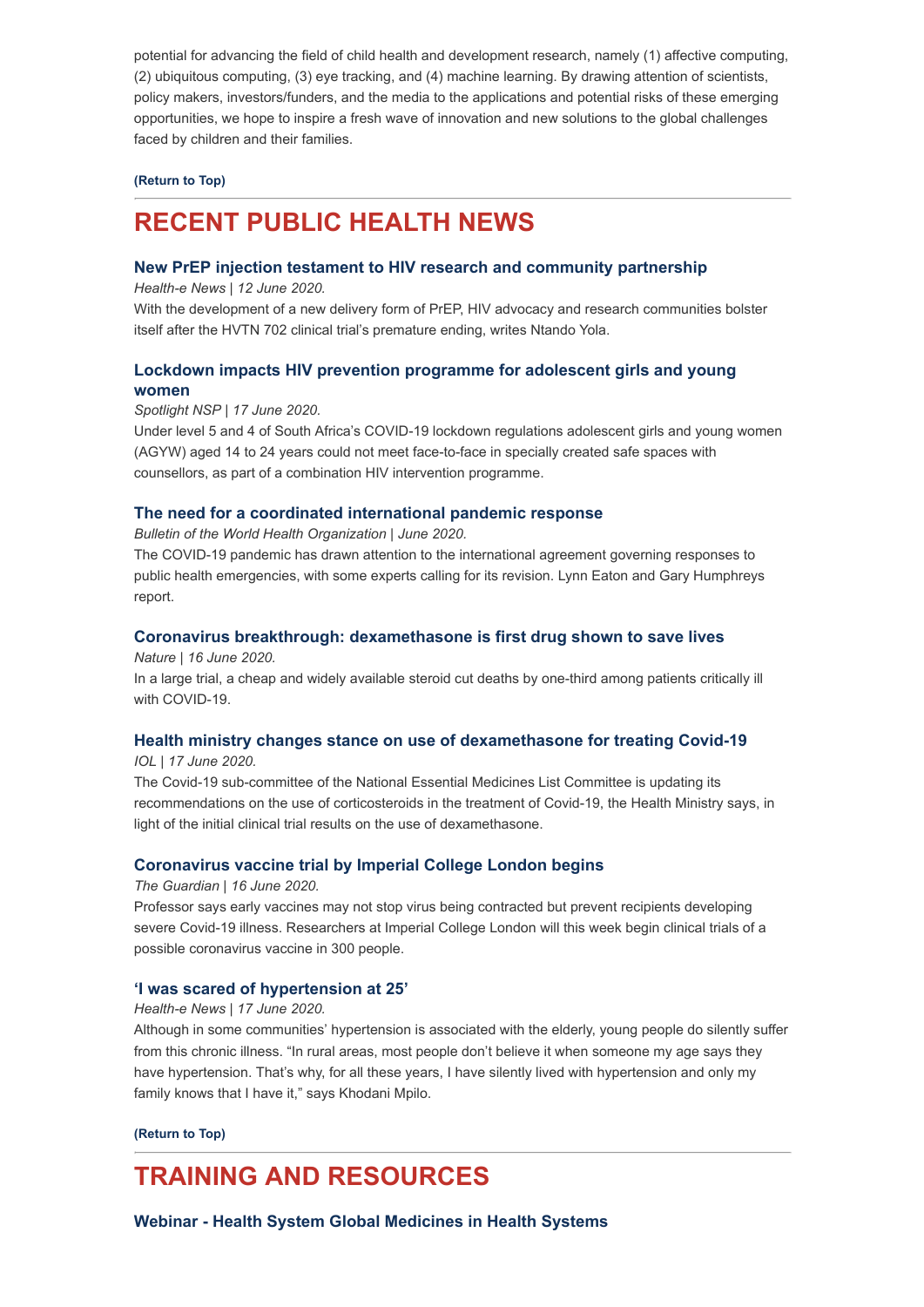*Medicines in Health Systems Thematic Working Group | 25 June 2020.*

Please join the 'Medicines in Health Systems Thematic Working Group' Webinar Thursday June 25, 10:00 US EST/15:00 UK/16:00 Central Europe, CAT, South Africa/ 19:30 India

"Medicines access and quality during the COVID-19 pandemic: spotlight on South Africa, Bolivia and Nigeria"

This webinar explores medicines access and quality taking a health systems perspective. It will highlight examples of delivering continuous access to HIV/AIDS medication in South Africa, challenges of selfmedication in Bolivia, and ensuring medicines quality in Nigeria during the COVID-19 pandemic to discuss opportunities and challenges of health system strengthening.

Panellists: Andy Gray MSc (Pharm) FPS FFIP (South Africa), Rene Soria-Saucedo, MD, MPH, PhD (Bolivia), and Moji Christianah Adeyeye PhD, FAAPS, FPSN, FAPharm, FAS, (Nigeria). Moderated by Sachiko Ozawa, co-chair of the Medicines in Health Systems Thematic Working Group.

#### **[Here's a really great way to find the studies you're looking for](https://bhekisisa.org/resources-for-journalists/2020-06-12-heres-a-really-great-way-to-find-the-studies-youre-looking-for/)**

#### *Bhekisisa | 12 June 2020.*

Finding it hard to narrow down searches for journal studies you'd like to reference in your stories? Our friends from Cochrane South Africa and the South African Medical Research Council taught us how to use the PICO method.

**[\(Return to Top\)](#page-0-1)**

## **PUBLICATIONS AND REPORTS**

#### **[Situation reports on COVID-19 outbreak - Sitrep 15, 10 June 2020](https://www.afro.who.int/publications/situation-reports-covid-19-outbreak-sitrep-15-10-june-2020)**

*WHO Africa Region | 10 June 2020.*

The coronavirus disease 2019 (COVID-19) outbreak continues in the WHO African Region (with Algeria confirming the first case on 25 February 2020), with rising incidence cases and associated deaths. Since our last situation report on 3 June 2020 (External Situation Report 14), an additional 33 555 new confirmed COVID-19 cases (a 31% increase) were reported from 44 countries. During this period, six countries in the WHO African region observed the highest percentage increase in cases: Mauritania 98% (from 588 to 1 162 cases), Ethiopia 74% (from 1 344 to 2 336 cases), Central African Republic 73% (from 1 069 to 1 850 cases), South Sudan 62% (from 994 to 1 606 cases) and Zimbabwe 52% (from 206 to 314 cases). In the same reporting week, Malawi and Namibia reported clusters of cases that were identified in quarantine areas as nationals continue to return from neighbouring affected countries. Three new countries, Cabo Verde, Ethiopia and Uganda, joined the list of countries reporting health worker infections. The region has registered 18 643 new recoveries in this reporting period compared to 15 015 in our previous report.

#### **[\(Return to Top\)](#page-0-1)**

## <span id="page-3-0"></span>**CONFERENCES AND EVENTS**

Due to the disruption COVID-19 has caused the conferencing industry many events have been cancelled or postponed. As a result of this uncertainty we have decided not to list any conferences and events in the Bulletin for the time being.

**[\(Return to Top\)](#page-0-1)**

## **JOB OPPORTUNITIES**

Please click on the job title for more information.

### **[Health Systems Trust: Area Monitoring and Evaluation Officers](https://www.hst.org.za/Pages/Area-Monitoring-and-Evaluation-Officers-.aspx)**

Closing Date: 24 June 2020

**[Health Systems Trust: Area Co-ordinators](https://www.hst.org.za/Pages/Area-Co-ordinator-.aspx)** Closing Date: 24 June 2020